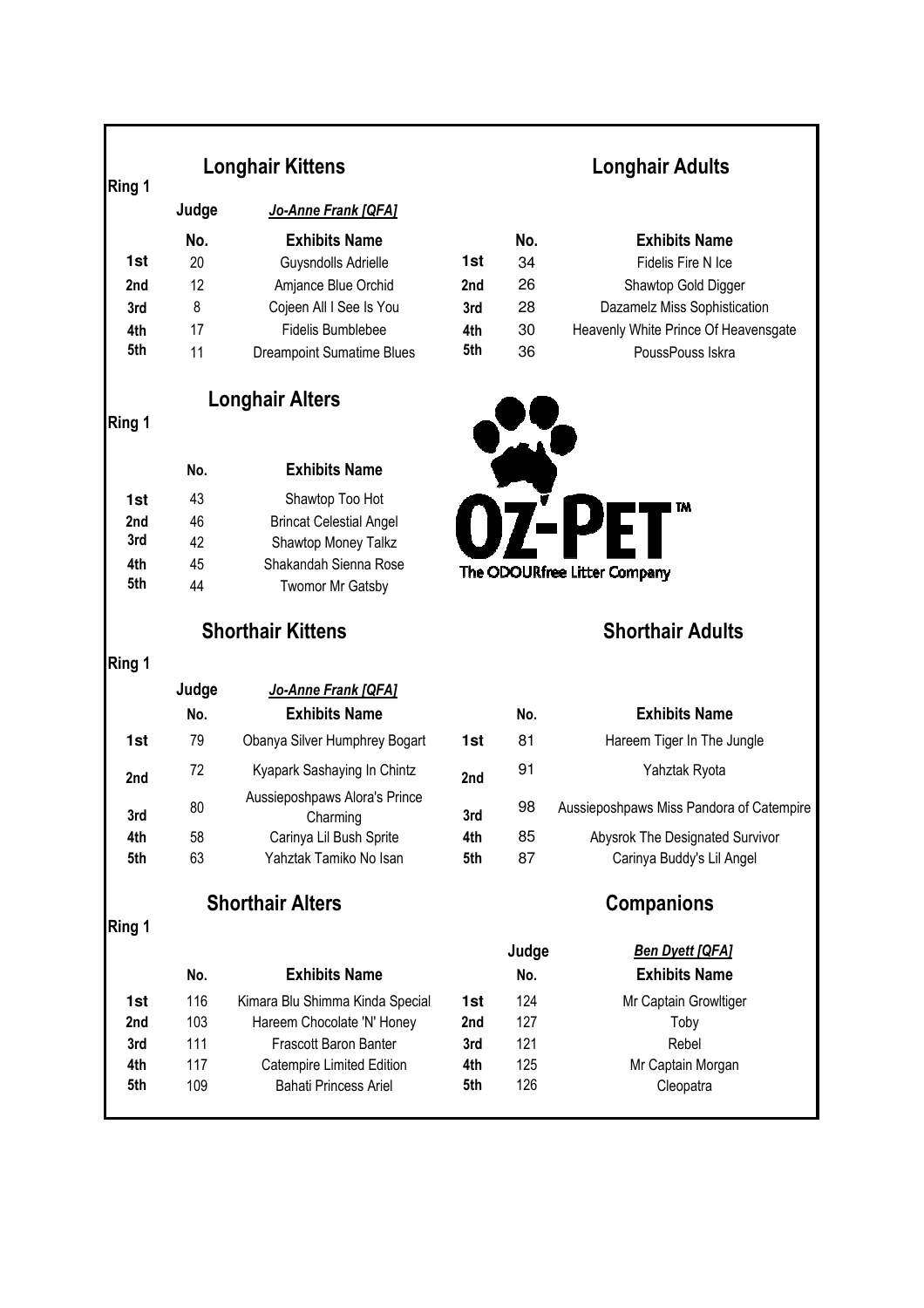| Ring 2                           | <b>Longhair Kittens</b>  |                                           |     | <b>Longhair Adults</b> |                                            |  |
|----------------------------------|--------------------------|-------------------------------------------|-----|------------------------|--------------------------------------------|--|
|                                  | Judge                    | <b>Fiona Mangan [NSWCFA]</b>              |     |                        |                                            |  |
|                                  | No.                      | <b>Exhibits Name</b>                      |     | No.                    | <b>Exhibits Name</b>                       |  |
| 1st                              | 17                       | Fidelis Bumblebee                         | 1st | 25                     | Shawtop Rolln Wit The Benjamins            |  |
| 2nd                              | 12                       | Amjance Blue Orchid                       | 2nd | 34                     | Fidelis Fire N Ice                         |  |
| 3rd                              | 20                       | Guysndolls Adrielle                       | 3rd | 28                     | Dazamelz Miss Sophistication               |  |
| 4th                              | 11                       | <b>Dreampoint Sumatime Blues</b>          | 4th | 30                     | Heavenly White Prince Of Heavensgate       |  |
| 5th                              | 3                        | <b>Twomor Harry Potter</b>                | 5th | 26                     | Shawtop Gold Digger                        |  |
| <b>Longhair Alters</b><br>Ring 2 |                          |                                           |     |                        |                                            |  |
|                                  | No.                      | <b>Exhibits Name</b>                      |     |                        |                                            |  |
| 1st                              | 43                       | Shawtop Too Hot                           |     |                        |                                            |  |
| 2nd                              | 45                       | Shakandah Sienna Rose                     |     |                        |                                            |  |
| 3rd                              | 46                       | <b>Brincat Celestial Angel</b>            |     |                        |                                            |  |
| 4th                              | 42                       | Shawtop Money Talkz                       |     |                        |                                            |  |
| 5th                              | 44                       | <b>Twomor Mr Gatsby</b>                   |     |                        |                                            |  |
|                                  | <b>Shorthair Kittens</b> |                                           |     |                        | <b>Shorthair Adults</b>                    |  |
| Ring 2                           |                          |                                           |     |                        |                                            |  |
|                                  | Judge                    | <b>Fiona Mangan [NSWCFA]</b>              |     |                        |                                            |  |
|                                  | No.                      | <b>Exhibits Name</b>                      |     | No.                    | <b>Exhibits Name</b>                       |  |
| 1st                              | 79                       | Obanya Silver Humphrey Bogart             | 1st | 86                     | Carinya Buddy's God Of Thunder             |  |
| 2nd                              | 80                       | Aussieposhpaws Alora's Prince<br>Charming | 2nd | 82                     | Hareem Sugar 'N' Spice                     |  |
| 3rd                              | 58                       | Carinya Lil Bush Sprite                   | 3rd | 93                     | Kyapark Templar's Treasure                 |  |
| 4th                              | 60                       | Bahati Black Caviar                       | 4th | 89                     | Yahztak Misaki                             |  |
| 5th                              | 74                       | Manis Just Flaunt It                      | 5th | 88                     | Misaleas I'm Your Man                      |  |
|                                  | <b>Shorthair Alters</b>  |                                           |     | <b>Companions</b>      |                                            |  |
| <b>Ring 2</b>                    |                          |                                           |     |                        |                                            |  |
|                                  | No.                      | <b>Exhibits Name</b>                      |     | Judge<br>No.           | Le-Ann Smith [CQI]<br><b>Exhibits Name</b> |  |
| 1st                              | 116                      | Kimara Blu Shimma Kinda Special           | 1st | 126                    | Cleopatra                                  |  |
| 2nd                              | 106                      | Osiris [V] New Beginnings                 | 2nd | 121                    | Rebel                                      |  |
| 3rd                              | 117                      | Catempire Limited Edition                 | 3rd | 123                    | Mr Pugsley                                 |  |
| 4th                              | 109                      | <b>Bahati Princess Ariel</b>              | 4th | 125                    | Mr Captain Morgan                          |  |
| 5th                              | 101                      | Hareem Star Over Siam                     | 5th | 127                    | Toby                                       |  |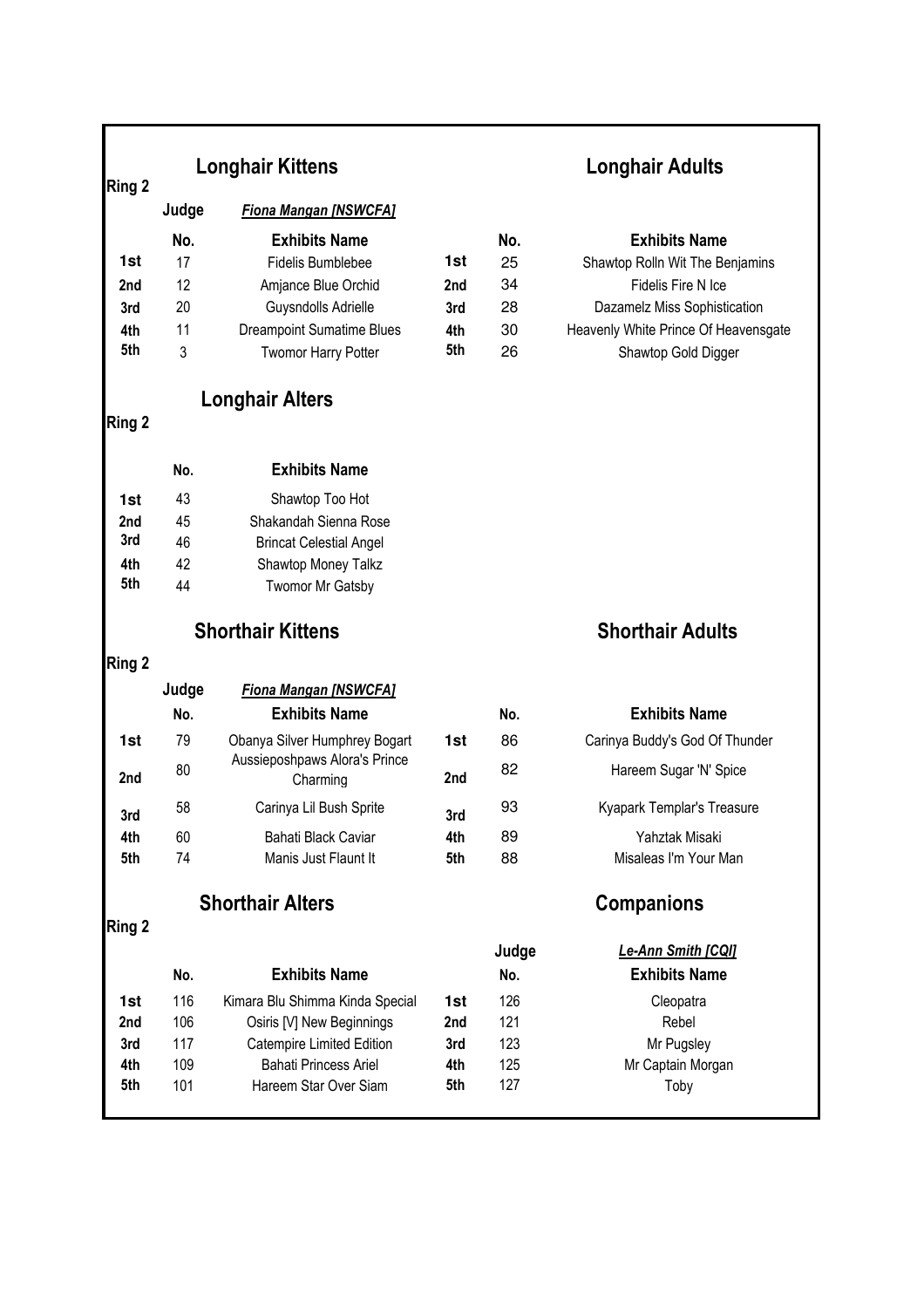| Ring 3 | <b>Longhair Kittens</b> |                                 |     | <b>Longhair Adults</b> |                                                   |  |
|--------|-------------------------|---------------------------------|-----|------------------------|---------------------------------------------------|--|
|        | Judge                   | <b>Allan Davies [CQI]</b>       |     |                        |                                                   |  |
|        | No.                     | <b>Exhibits Name</b>            |     | No.                    | <b>Exhibits Name</b>                              |  |
| 1st    | 20                      | Guysndolls Adrielle             | 1st | 34                     | Fidelis Fire N Ice                                |  |
| 2nd    | 8                       | Cojeen All I See Is You         | 2nd | 36                     | PoussPouss Iskra                                  |  |
| 3rd    | 22                      | Miakoschka Yuliana              | 3rd | 30                     | Heavenly White Prince Of Heavensgate              |  |
| 4th    | 19                      | Rapscallion Frosted Amethyst    | 4th | 28                     | Dazamelz Miss Sophistication                      |  |
| 5th    | $\overline{2}$          | Twomor Uptown Girl              | 5th | 31                     | Rapscallion I Do Voodoo                           |  |
|        |                         | <b>Longhair Alters</b>          |     |                        |                                                   |  |
| Ring 3 |                         |                                 |     |                        |                                                   |  |
|        | No.                     | <b>Exhibits Name</b>            |     |                        | Genetic Pet Care                                  |  |
| 1st    | 43                      | Shawtop Too Hot                 |     |                        |                                                   |  |
| 2nd    | 42                      | Shawtop Money Talkz             |     |                        |                                                   |  |
| 3rd    | 45                      | Shakandah Sienna Rose           |     |                        |                                                   |  |
| 4th    | 44                      | Twomor Mr Gatsby                |     |                        | chemical                                          |  |
| 5th    | 46                      | <b>Brincat Celestial Angel</b>  |     |                        |                                                   |  |
|        |                         | <b>Shorthair Kittens</b>        |     |                        | <b>Shorthair Adults</b>                           |  |
| Ring 3 |                         |                                 |     |                        |                                                   |  |
|        | Judge                   | <b>Allan Davies [CQI]</b>       |     |                        |                                                   |  |
|        | No.                     | <b>Exhibits Name</b>            |     | No.                    | <b>Exhibits Name</b>                              |  |
| 1st    | 74                      | Manis Just Flaunt It            | 1st | 91                     | Yahztak Ryota                                     |  |
| 2nd    | 58                      | Carinya Lil Bush Sprite         | 2nd | 81                     | Hareem Tiger In The Jungle                        |  |
| 3rd    | 60                      | Bahati Black Caviar             | 3rd | 84                     | Shyba Finn McCool                                 |  |
| 4th    | 69                      | Kyapark Pagans Hexed Flier      | 4th | 88                     | Misaleas I'm Your Man                             |  |
| 5th    | 55                      | Malu Quill                      | 5th | 86                     | Carinya Buddy's God Of Thunder                    |  |
|        |                         | <b>Shorthair Alters</b>         |     | <b>Companions</b>      |                                                   |  |
| Ring 3 |                         |                                 |     |                        |                                                   |  |
|        | No.                     | <b>Exhibits Name</b>            |     | Judge<br>No.           | <b>Allan Davies [CQI]</b><br><b>Exhibits Name</b> |  |
| 1st    | 116                     | Kimara Blu Shimma Kinda Special | 1st | 124                    | Mr Captain Growltiger                             |  |
| 2nd    | 105                     | Akila Anne's Legacy             | 2nd | 126                    | Cleopatra                                         |  |
| 3rd    | 103                     | Hareem Chocolate 'N' Honey      | 3rd | 123                    | Mr Pugsley                                        |  |
| 4th    | 108                     | Carinya Bearybella              | 4th | 127                    | Toby                                              |  |
| 5th    | 114                     | Skiboots Boomerang              | 5th | 121                    | Rebel                                             |  |
|        |                         |                                 |     |                        |                                                   |  |